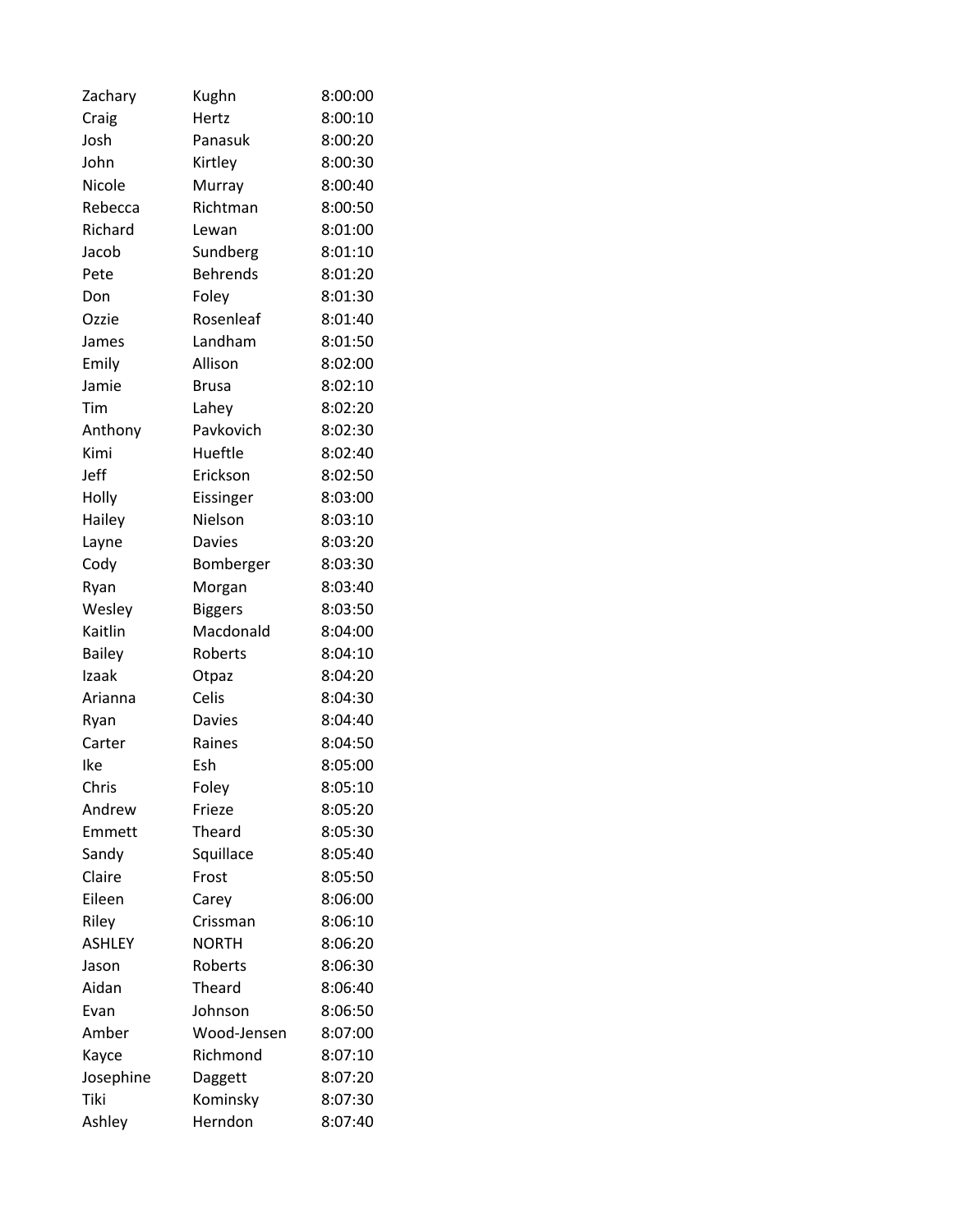| Joshua              | Prince          | 8:07:50 |
|---------------------|-----------------|---------|
| Joel                | Carlson         | 8:08:00 |
| Tiffany             | <b>Barlow</b>   | 8:08:10 |
| Megan               | Dale            | 8:08:20 |
| JD                  | Wulfhorst       | 8:08:30 |
| Scott               | Doherty         | 8:08:40 |
| Loris               | Slow            | 8:08:50 |
| Shawn               | Lehr            | 8:09:00 |
| Joby                | Rosenleaf       | 8:09:10 |
| James               | DeFoe           | 8:09:20 |
| Aaron               | Little          | 8:09:30 |
| Danielle            | Oyler           | 8:09:40 |
| Elli                | <b>BECKER</b>   | 8:09:50 |
| Jon                 | Woehl           | 8:10:00 |
| Stephanie           | Kirtley         | 8:10:10 |
| Patrick             | Colleran        | 8:10:20 |
| Rachel              | Matsko          | 8:10:30 |
| Amelia              | Wood            | 8:10:40 |
| Whitney             | Moore           | 8:10:50 |
| Cory                | Frankovich      | 8:11:00 |
| Rongo               | Rongo           | 8:11:10 |
| Rebecca             | King            | 8:11:20 |
| Kenneth             | Ketchum         | 8:11:30 |
| Suzette             | Gamblin         | 8:11:40 |
| Kristin             | Hueftle         | 8:11:50 |
| <b>Brooke</b>       | Hueftle         | 8:12:00 |
| Kathy               | Peterson        | 8:12:10 |
| <b>Brandon</b>      | Whitehead       | 8:12:20 |
| Mark                | Stahly          | 8:12:30 |
| Amy                 | Omang           | 8:12:40 |
| <b>Thomas</b>       | Jodoin          | 8:12:50 |
| Daniel              | Ersland         | 8:13:00 |
| Hanna               | Kluck           | 8:13:10 |
| Eric                | Mahugh          | 8:13:20 |
| Adam                | Ersland         | 8:13:30 |
| Teresa              | <b>DeBlieck</b> | 8:13:40 |
| Wendy               | Schoonen        | 8:13:50 |
| Aodhán              | Leslie          | 8:14:00 |
| Alisa               | Hashley         | 8:14:10 |
| Rexford             | Kleinsasser     | 8:14:20 |
| Michael             | Leslie          | 8:14:30 |
| <b>Frances Ruth</b> | <b>Buurma</b>   | 8:14:40 |
| Rachel              | <b>Buurma</b>   | 8:14:50 |
| Connie              | Matolyak        | 8:15:00 |
| Steven              | Janzen          | 8:15:10 |
| Michael             | Doherty         | 8:15:20 |
| Christina           | Eggensperger    | 8:15:30 |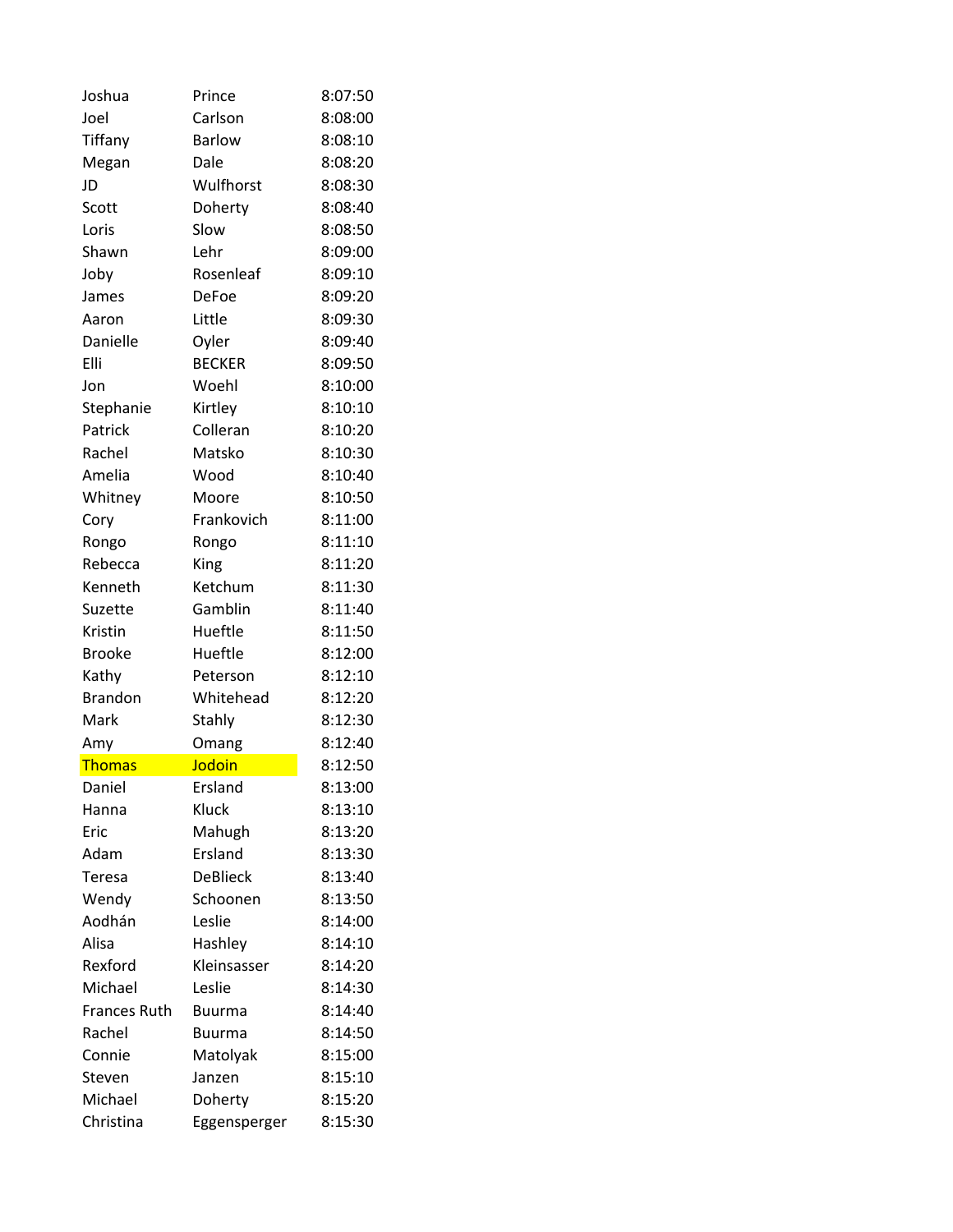| Scott          | Chriss         | 8:15:40 |
|----------------|----------------|---------|
| Emma           | Temkin         | 8:15:50 |
| <b>MEGAN</b>   | <b>FYLLING</b> | 8:16:00 |
| Catie          | Arno           | 8:16:10 |
| Eric           | Wulfman        | 8:16:20 |
| Charles        | Smith          | 8:16:30 |
| Timothy        | Egan           | 8:16:40 |
| Cory           | Sager          | 8:16:50 |
| Michelle       | Hintz          | 8:17:00 |
| Anne           | Swentik        | 8:17:10 |
| Tim            | Mulholland     | 8:17:20 |
| <b>Brant</b>   | Davis          | 8:17:30 |
| William J      | Maesar         | 8:17:40 |
| Maria          | Pace           | 8:17:50 |
| Terry          | Reed           | 8:18:00 |
| Jesse          | Tufte          | 8:18:10 |
| Rody           | Vetter         | 8:18:20 |
| Wendie         | Carr           | 8:18:30 |
| John           | Janik          | 8:18:40 |
| Carrie         | Holland        | 8:18:50 |
| Danielle       | Schnake        | 8:19:00 |
| Ronni          | Poore          | 8:19:10 |
| Ann            | Egan           | 8:19:20 |
| Hillary        | Ogg            | 8:19:30 |
| Kristina       | Pritchard      | 8:19:40 |
| Ben            | Hull           | 8:19:50 |
| Diane          | Maxted         | 8:20:00 |
| Connie         | Chestnutt      | 8:20:10 |
| Jasmine        | Medearis       | 8:20:20 |
| Pattie         | Carr           | 8:20:30 |
| Patrick        | Carr           | 8:20:40 |
| Jenette        | Kloss          | 8:20:50 |
| <b>Brianna</b> | Hull           | 8:21:00 |
| Ryan           | Ferguson       | 8:21:10 |
| Kristi         | Dunks          | 8:21:20 |
| Enar           | Rosen          | 8:21:30 |
| Dane           | Rosen          | 8:21:40 |
| Maxwell        | <b>Mullins</b> | 8:21:50 |
| Aubrey         | Ferguson       | 8:22:00 |
| <b>Brad</b>    | Teson          | 8:22:10 |
| Adele          | Kozicki        | 8:22:20 |
| <b>Betty</b>   | Iverson        | 8:22:30 |
| David          | Kozicki        | 8:22:40 |
| Kamrie         | Smith          | 8:22:50 |
| Randi          | <b>Blick</b>   | 8:23:00 |
| Jake           | Willis         | 8:23:10 |
| Carsen         | willis         | 8:23:20 |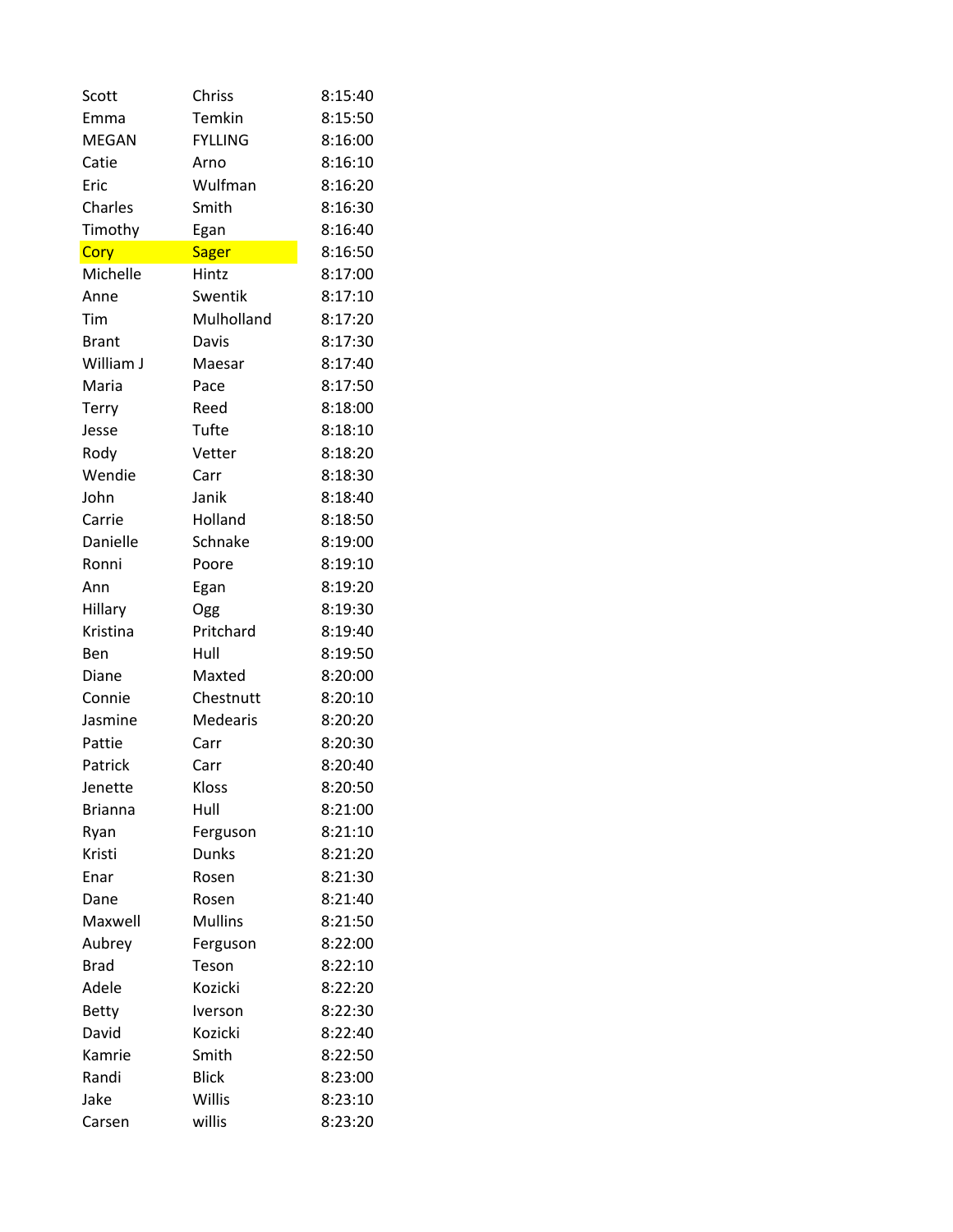| Ashlin         | O'Connell      | 8:23:30            |
|----------------|----------------|--------------------|
| <b>Barb</b>    | Armstrong      | 8:23:40            |
| Jerry          | Nickel         | 8:23:50            |
| Tim            | Near           | 8:24:00            |
| Austin         | Richmond       | 8:24:10            |
| Jerome         | Rusdal         | 8:24:20            |
| Isabella       | <b>Butler</b>  | 8:24:30            |
| Kayte          | Mutrie         | 8:24:40            |
| Karen          | Walton         | 8:24:50            |
| <b>Dallas</b>  | Clark          | 8:25:00            |
| Aaron          | Shearman       | 8:25:10            |
| Steven         | Ecklund        | 8:25:20            |
| Chandra        | Shaw           | 8:25:30            |
| Dino           | Seppi          | 8:25:40            |
| Cory           | Manseau        | 8:25:50            |
| bobbi          | ecklund        | 8:26:00            |
| Dani           | Aravich        | 8:26:10            |
| Rebecca        | <b>Barlow</b>  | 8:26:20            |
| Ann            | Munsey         | 8:26:30            |
| Sophia         | Kircos         | 8:26:40            |
| Molly          | Damm           | 8:26:50            |
| Julie          | Johnson        | 8:27:00            |
| Corinne        | Mullowney      | 8:27:10            |
| Ronald         | <b>Schaar</b>  | 8:27:20            |
|                |                |                    |
| <b>Baylee</b>  | Seitz          | 8:27:30            |
| Laura          | Cunningham     | 8:27:40            |
| Ginger         | <b>Terry</b>   | 8:27:50            |
| Kristy         | Tate           | 8:28:00            |
| Emily          | Shanahan       | 8:28:10            |
| Tammi          | Sokolich       | 8:28:20            |
| <b>Alexis</b>  | <b>Mullins</b> | 8:28:30            |
| Catherine      | Schmidt        | 8:28:40            |
| Jennifer       | Hodges         | 8:28:50            |
| Jacqueline     | Walkowiak      | 8:29:00            |
| Kurt           | Shelton        | 8:29:10            |
| Cheryl         | Lewis          | 8:29:20            |
| Tammy          | Counts         | 8:29:30            |
| Susette        | Avent          | 8:29:40            |
| Heather        | Cauffman       | 8:29:50            |
| Emily          | Allen          | 8:30:00            |
| Leonard        | <b>Baluski</b> | 8:30:10            |
| David          | Richards       | 8:30:20            |
| Lorra          | Mitzkus        | 8:30:30            |
| Jenna          | Dohman         | 8:30:40            |
| Pat            | Curley         | 8:30:50            |
| Winston<br>Pam | Glatz<br>Spier | 8:31:00<br>8:31:10 |